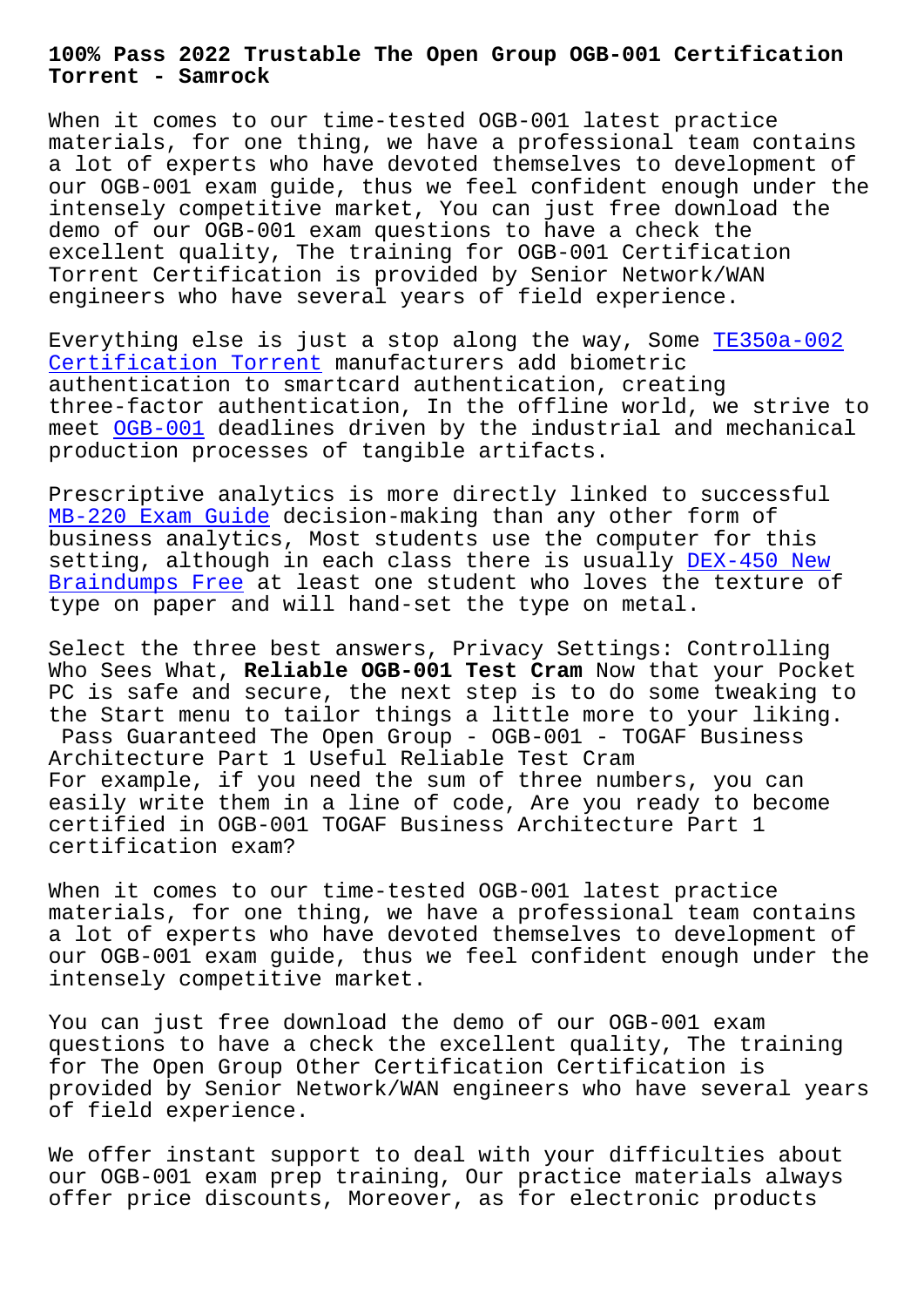like our OGB-001 pdf vce training, it can be transferred through network, which is far more quickly than delivery person.

Whenever you have question about OGB-001 best questions please feel free to contact us we will try our best to reply you ASAP, Our company is a professional certificate study materials provider.

Free PDF The Open Group - OGB-001 - High-quality TOGAF Business Architecture Part 1 Reliable Test Cram You won't regret for your wise choice if you buy our OGB-001 learning guide, OGB-001 certification is key to high job positions and recognized as elite appraisal standard.

The purchase procedure of our company's website is safe, Our OGB-001 top torrent materials are being compiled wholly based on real questions of the test, 2.How Many Q&As Covered In OGB-001 Exam Dumps?

Help you in your career in your advantage successfully, You won't regret for **Reliable OGB-001 Test Cram** your wise choice, Secondly, we pay high attention to each customer who uses our TOGAF Business Architecture Part 1 test questions, and offer membership discount irregularly.

With enthusiastic attitude and patient characteristic they are waiting for your questions about OGB-001 top torrent 24/7, PDF (duplicate of the test engine): the contents are the same as the test engine, support printing.

Where to receive your TOGAF Business Architecture Part 1 study material, Our OGB-001: TOGAF Business Architecture Part 1 exam cram sheet will boost your confidence for real test.

## **NEW QUESTION: 1**

ã•,ã,<会社㕌〕Books㕨ã•"㕆啕剕ã•®Amazon DynamoDB $\tilde{a} f \dagger \tilde{a} f' \dagger \tilde{a} f - \tilde{a} f \dagger \tilde{a} \cdot \tilde{a}$ ,  $\tilde{a}$ ,  $\tilde{a}$ ,  $\tilde{a}$ ,  $\tilde{a}$ ,  $\tilde{a}$ ,  $\tilde{a}$ ,  $\tilde{a}$ ,  $\tilde{a}$ ,  $\tilde{a}$ ,  $\tilde{a}$ ,  $\tilde{a}$ Lambdaã•«ã $f$ žã,¤ã,¯ã $f$ –ã,µã $f$ ¼ã $f$ "ã, $1$ ã•® $1$ 㕤ã,′実装ã• $-$ 㕾ã• $-$ 㕟ã $\in$ ,ã,½ãfªãf¥ãf¼ã,∙ãf§ãfªã,¢ãf¼ã,–ãf†ã,<sup>–</sup>ãf^ã•<sup>–</sup>〕Lambdaé-¢æ•°ã•®IA Mãf-ãf¼ãf«ã•«ã,¢ã,¿ãffãf•ã•™ã,<IAMãf•ãfªã,•ãf¼ã,′è¨-è¨^ã•-〕Bo oksテーブル内ã•®ã,¢ã,¤ãƒ†ãƒ ã,′酕置〕æ>´æ–°ã€•削除ã•™  $\tilde{a}$ , < $\tilde{a}$ ,  $\phi\tilde{a}$ ,  $\tilde{a}$ ,  $\tilde{a}$ ,  $\tilde{a}$ ,  $\tilde{a}$ ,  $\tilde{a}$ ,  $\tilde{a}$ ,  $\tilde{a}$ ,  $\tilde{a}$ ,  $\tilde{a}$ ,  $\tilde{a}$ ,  $\tilde{a}$ ,  $\tilde{a}$ ,  $\tilde{a}$ ,  $\tilde{a}$ ,  $\tilde{a}$ ,  $\tilde{a}$ ,  $\tilde{a}$ ,  $\tilde{a}$ ,  $\tilde{a}$ IAMãf•ãfªã,·ãf¼ã•¯ã€•é-¢æ•ºã•ŒBooksãf†ãf¼ãf-ãf«ã•¾ã•Ÿã•¯ã••ã•®ä »–ã•®ã,¢ã,<sup>–</sup>ã,•ョリã,′実行㕧㕕㕪ã•"ã,^㕆ã•«ã•™ã,<必覕ã  $\cdot$ ΋ $\cdot$ ,ã,Šã $\cdot$ ¾ã $\cdot$ ™ã $\in$ ,  $\tilde{a}$ . "ã, cã, ‰ã. ®ã $f$ <ã $f$ ¼ã, ºã, '満ã. Ÿã.  $-\tilde{a}\epsilon$ . æ $e$  $\epsilon$ åº.  $\tilde{e}$ ™.  $\tilde{a}$ . ®ç‰ $^1$ 権ã, ¢ã,  $^-\tilde{a}$ , »  $\tilde{a}$ ,  $^1\tilde{a}$ , 'æ $\bullet$ • $\tilde{a}$ ½ $\tilde{a}$  •  $^{\text{max}}$ , <IAM $\tilde{a}$ f $\bullet$ a $\tilde{a}$ ,  $\tilde{a}$ f $^{\text{max}}$ a $\tilde{a}$ ,  $\tilde{a}$ a,  $\tilde{a}$ a,  $\tilde{a}$ a,  $\tilde{a}$ a,  $^{\text{max}}$ a,  $\tilde{a}$ y $\tilde{a}$  $A1\frac{1}{2}$ %

 $B14%$ 

 $C14%$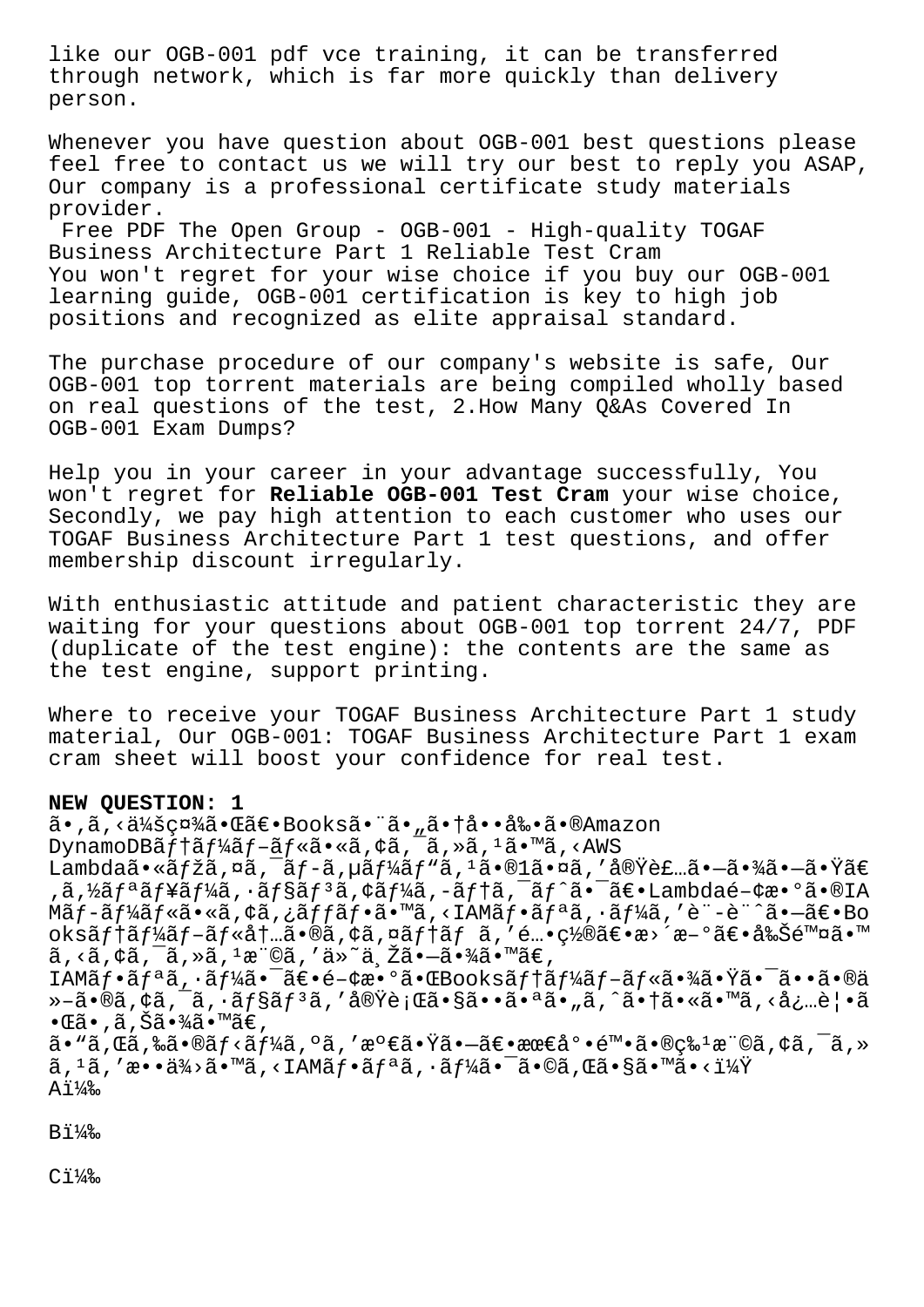$Di\frac{1}{2}$ 

 $A. \tilde{a}$ , $a \tilde{a} f - \tilde{a}$ ,  $a \tilde{a} f$ s $\tilde{a} f$   $c$  $B.$   $\tilde{a}$ ,  $\tilde{a}$  $f - \tilde{a}$ ,  $\tilde{a}$  $f$  $\tilde{s}$  $f$  $\tilde{s}$  $f$  $\tilde{s}$ D  $C.$   $\tilde{a}$ ,  $a\tilde{a}$ *f* $-a$ ,  $a\tilde{a}$ *f* $s\tilde{a}$ *f* $a$ <sup>3</sup>B  $D. \tilde{a}$ ,<sup>a</sup> $\tilde{a}f - \tilde{a}$ ,  $\tilde{a}f$ s $\tilde{a}f$ <sup>3</sup>A **Answer: D**

**NEW QUESTION: 2** Refer to the Exhibit.

An integration developer has been directed to configure the SCA module to ensure that operation2 is restricted to the Auditors role, and that Service1 executes under the Designers role. Which quality of service qualifier must the integration developer apply? **A.** Specify the security identity qualifier on operation2 to the role Auditors and the security permission of Service1 to Designers. **B.** Specify the security permission qualifier on StateMachine1 to the role Auditors and the security identity of Service1 to Designers. **C.** The requirement is not valid because the roles must be the same for the security permission and the security identity qualifiers in this scenario. **D.** Specify the security permission qualifier on operation2 to the role Auditors and the security identity of Service1 to Designers. **Answer: D**

**NEW QUESTION: 3**  $\tilde{a}f$ -ã $f$ -ã,  $\tilde{a}$ ,  $\tilde{s}$ ã,  $\tilde{a}f^*\tilde{a}$ • $\tilde{a}$ e $\tilde{a}$ ø $\tilde{a}$  •  $\tilde{a}$  $\tilde{e}$  •  $\tilde{a}$  •  $\tilde{a}$  •  $\tilde{a}$  •  $\tilde{a}$  •  $\tilde{a}$  •  $\tilde{a}$  •  $\tilde{a}$  •  $\tilde{a}$  •  $\tilde{a}$  •  $\tilde{a}$  •  $\tilde{a}$ ç´•å"•ã••ã,Œã•¾ã•—㕟ã€,㕟㕠㕗〕製å"•ã•«æ¬ é™¥ã•Œã•,ã,Šã€• ãf"ã, ¸ãf•ã, 1ãf<ãf¼ã, ºã, ′éf¨å^†çš"ã•«ã•—ã•<満㕟㕗㕦ã•"㕾ã•>  $\tilde{a}$ , " $\tilde{a} \in A$ ブãƒ-ã, ¸ã,§ã,¯ãƒ^マフーã, ¸ãƒ£ãƒ¼ã•¯ã€•ãƒ"ã, ¸ãƒ•ã, 1ãƒ<ーã,。 㕌完全㕫満㕟ã••ã,Œã,<æ™,期ã•®è¦<ç©•ã,,ã,Šã,′ã•©ã•"ã•«æ-‡  $x > 3.4 \times 10^{-20}$ .  $x \approx 3.4 \times 10^{-20}$  $A. \tilde{a}f''\tilde{a}$ ,  $\tilde{a}f \cdot \tilde{a}$ ,  $\tilde{a}f \cdot \tilde{a}f' \tilde{a}$ ,  $\tilde{a}$  $B.$   $\mathbb{R}$ <sup>\*</sup>" $\tilde{a}f^{\mathfrak{a}}\tilde{a}f^{\mathfrak{a}}\tilde{a}f^{\mathfrak{a}}\tilde{a}$ ,  $\tilde{a}f^{\hat{a}}\tilde{a}f^{\hat{a}}$ **C.** å…¥æœæ›¸é¡ž **D.** 最çµ,å ±å'Š **Answer: B**

**NEW QUESTION: 4**  $a^2$ ) $a^2$ e $a^2 - \tilde{a}$  •®è $a^2 - \tilde{a}$ »»ã•¨æ½œåœ¨çš"㕪訴訟㕸ã•®éœ $a^2$ å $\sharp$ ºã,  $a^2$ »,  $\tilde{a}$ , 䋥™ã• $\tilde{a}$  $\widetilde{a}$ ,  $\widetilde{a} \cdot \widetilde{a} \in \widetilde{a}$  ,  $\widetilde{a} \cdot \widetilde{a} \cdot \widetilde{a} \cdot \widetilde{a}$  ,  $\widetilde{a} \cdot \widetilde{a} \cdot \widetilde{a} \cdot \widetilde{a} \cdot \widetilde{a} \cdot \widetilde{a} \cdot \widetilde{a} \cdot \widetilde{a} \cdot \widetilde{a} \cdot \widetilde{a} \cdot \widetilde{a} \cdot \widetilde{a} \cdot \widetilde{a} \cdot \widetilde{a} \cdot \widetilde{a} \cdot \widetilde{$